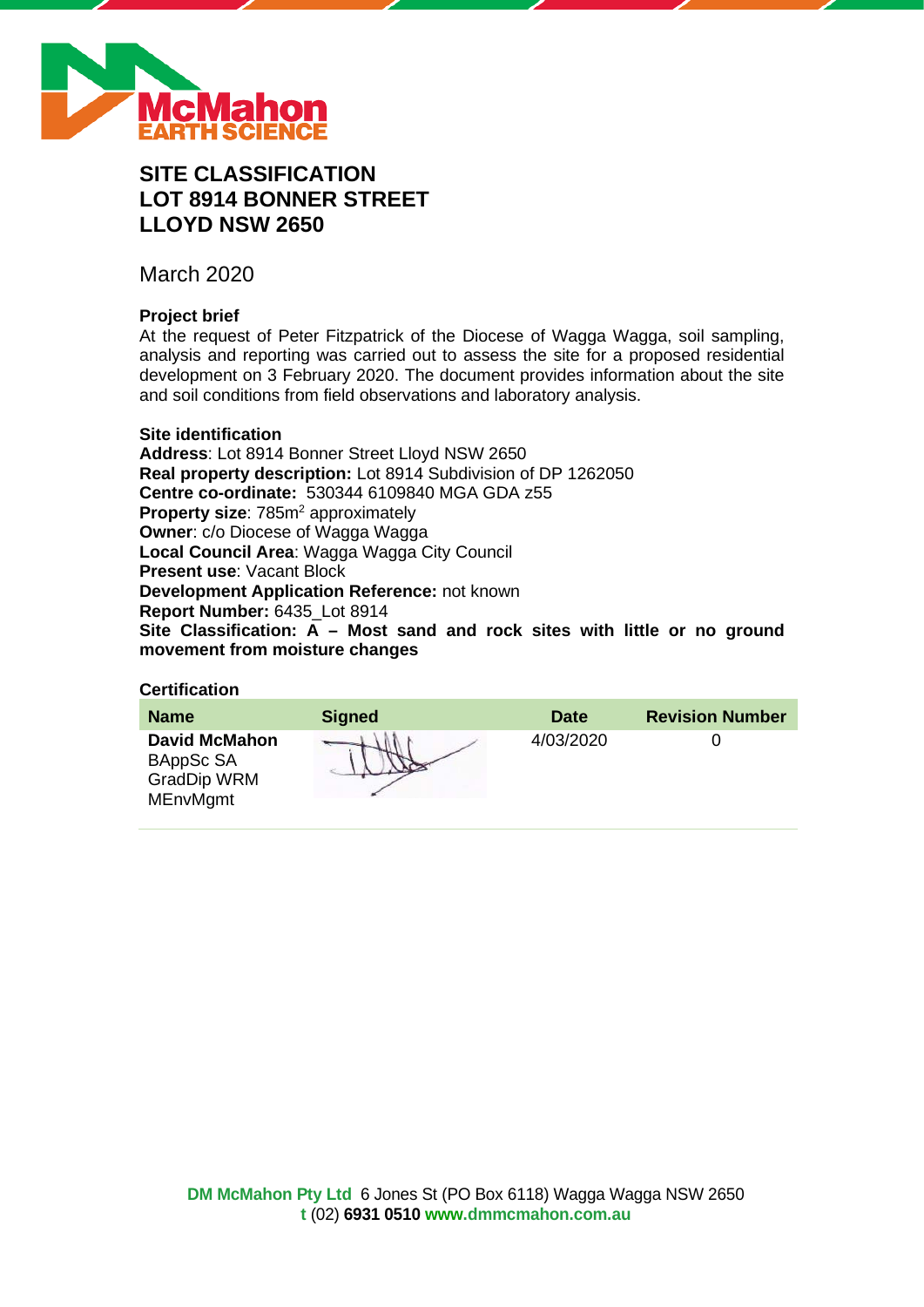#### **Physical characteristics of the site**

A desktop review and investigation of the topography, hydrology, soil, lithology, geology and hydrogeology of the site has been undertaken and are as follows:

#### **Topography**

The Lake Albert 1:25,000 Topographic Map (Sheet 8327-1S) indicates that the site is located at an elevation of approximately 253m AHD. The site landform is classed as a simple slope and the slope class is gently inclined.

#### **Vegetation**

The site is devoid of vegetation.

#### **Hydrology**

The nearest named waterway is Stringybark Creek located 3414m to the south east of the site. Due to the relative incline of the site, rainfall is likely to both run off and infiltrate into the relatively permeable topsoil.

#### **Weather**

The average rainfall for Wagga Wagga is approximately 526.8mm per annum, with the wettest months being October, June and July. Annual mean evaporation for the region is 1715.5mm with mean daily evaporation ranges from 1.2mm in July to 9.2mm in January. Wagga Wagga is characterised by cold wet winters and hot dry summers with mean maximum temperatures ranging from 12.9°C in July to 31.9 °C in January and mean minimum temperatures ranging from 1.3ºC in July to 15.9ºC in February. Rainfall, temperature and evaporation data from Wagga Wagga Agricultural Institute 73127 (www.bom.gov.au).

#### **Soil & Landform**

The site lies within the mapping unit ld from the Soil Landscapes of the Wagga Wagga 1:100 000 Sheet (DLWC, 1997). The map unit ld is described as:

### *ld – Lloyd (Erosional Landscapes)*

*Landscape*: rolling low hills on Ordovician metasedimentary rocks. Local relief 30–90 m; slopes 10–20%. Broad crests and ridges; long waning mid to lower slopes; broad drainage depressions. Variable rock outcrop 0–50%. Extensively to completely cleared mid to high open-forest.

*Soils*: shallow (<0.5 m), moderately well-drained Paralithic Leptic Rudosols (Lithosols) on some crests, ridges and upper slopes; deep (1.0–1.5 m), imperfectly drained Red Kurosols (Red Podzolic Soils) on other crests and upper slopes; moderately deep (0.5– 1.0m), moderately well-drained Red Chromosols and Kurosols (Red Podzolic Soils) on mid to lower slopes; and moderately deep (0.5–1.0 m), imperfectly drained Brown Kurosols (Yellow Podzolic Soils) in drainage lines.

*Limitations*: high erosion hazard; steep slopes (localised); localised rock outcrop; localised poor drainage; localised waterlogging; foundation hazard (localised); mass movement; shallow, stony and strongly acid soils (on ridges and upper slopes); localised aluminium toxicity; localised salinity.

#### **Lithology and Geology**

Undivided Ordovician metasedimentary rocks—thinly interbedded siltstones, shales and phyllites, with minorschists and minor quartzites. Lithology is highly variable

over a short distance. Relatively thick (1 m to several metres) colluvial and slopewash clayey sediments occur on lower slopes and in drainage depressions. There is generally no rock outcrop, but occasionally <50% (at sites usually underlain by sandstone).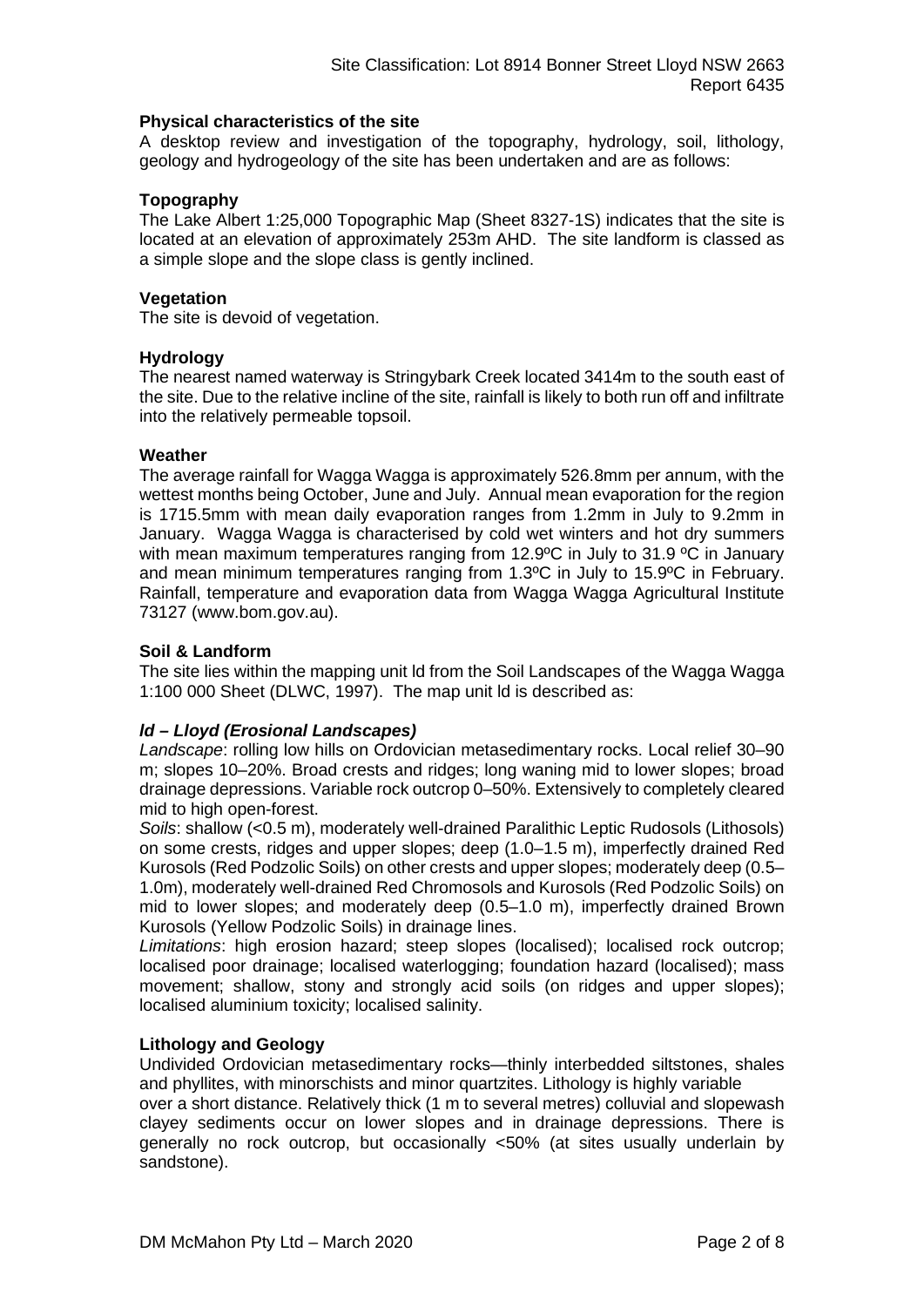## **Hydrogeology**

From the Geoscience Australia hydrogeology dataset, the groundwater beneath the site is described as porous, extensive highly productive aquifers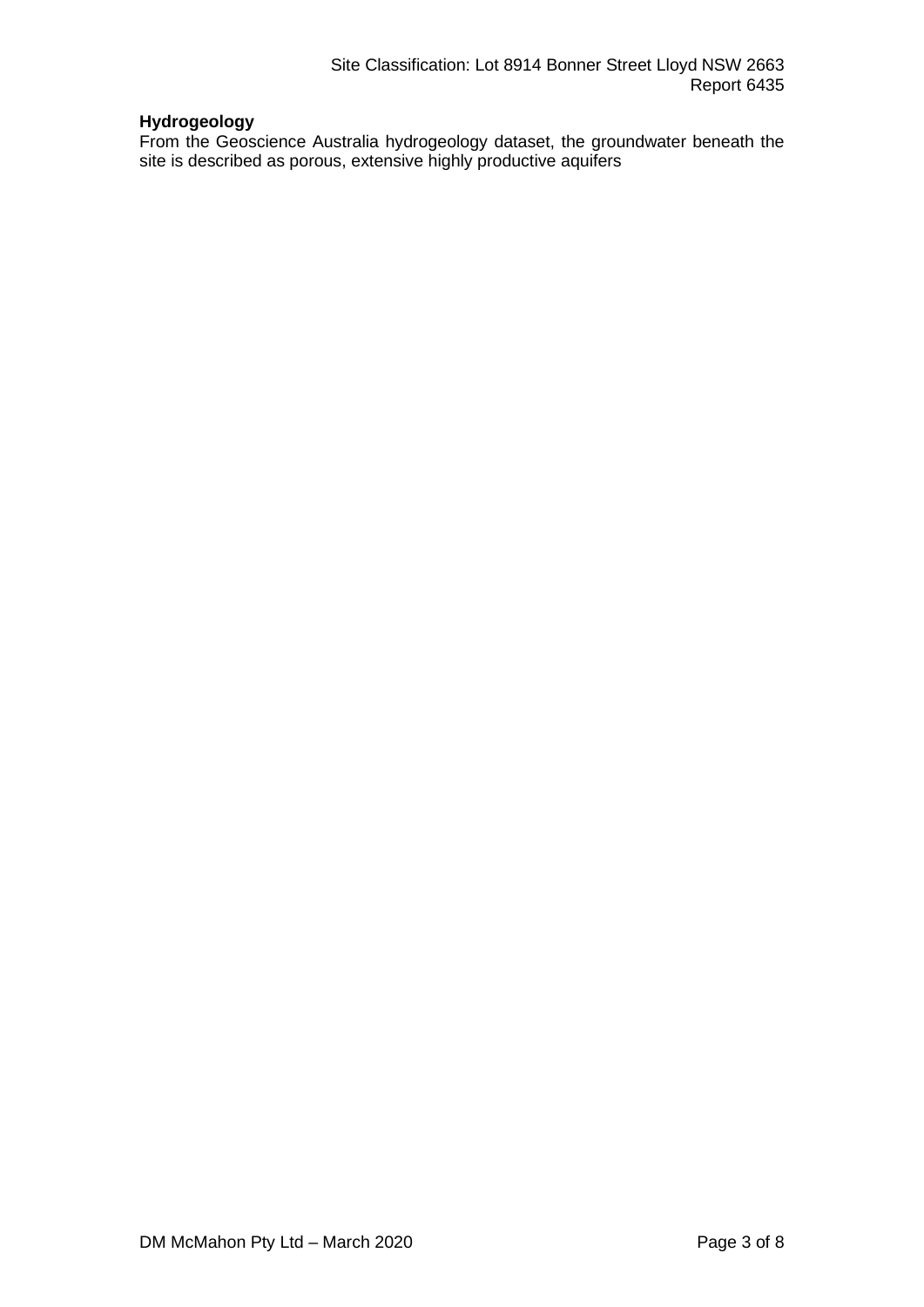## **Site Condition**

Through site investigation, field observations, in situ tests and laboratory analysis the following site geotechnical model has been developed. Details of the general conditions encountered with a field description of the soil, engineering properties and the location of the boreholes can be seen as follows, Table 1, Figure 1.

| Table 1: Site geotechnical model with field description and observations |  |
|--------------------------------------------------------------------------|--|
|--------------------------------------------------------------------------|--|

| <b>Soil Origin</b> | <b>Depth</b><br>(m) | <b>Class</b><br><b>(AS17</b><br>26<br>$-2017)$ | Soil Name /<br><b>Description</b> | Grain<br><b>Size</b> | <b>Primary</b><br><b>Colour</b> | <b>Mottle</b><br><b>Colour</b> | Mois-<br>ture | Plas-<br>ticity | <b>Consis-</b><br>tency | <b>Observations</b><br>and/or comments             | <b>Engineering</b><br><b>Properties</b> |
|--------------------|---------------------|------------------------------------------------|-----------------------------------|----------------------|---------------------------------|--------------------------------|---------------|-----------------|-------------------------|----------------------------------------------------|-----------------------------------------|
| <b>Borehole 1</b>  |                     |                                                |                                   |                      |                                 |                                |               |                 |                         |                                                    |                                         |
| <b>FILL</b>        | $0.0 -$<br>0.1      | <b>SC</b>                                      | Sandy CLAY                        | Fine/<br>Coars<br>e  | Yellowish<br><b>Brown</b>       | Nil                            | Dry           | Low             | Very<br><b>Stiff</b>    |                                                    | Ys                                      |
| Residual           | $0.1 -$<br>0.5      | <b>SC</b>                                      | Sandy CLAY                        | Fine/<br>Coars<br>e  | <b>Brownish</b><br>Yellow       | Nil                            | Dry           | Low             | Very<br><b>Stiff</b>    | Decomposing Rock<br>Refusal on OM<br>Bedrock @ 0.5 | Expansivity<br>20-40mm                  |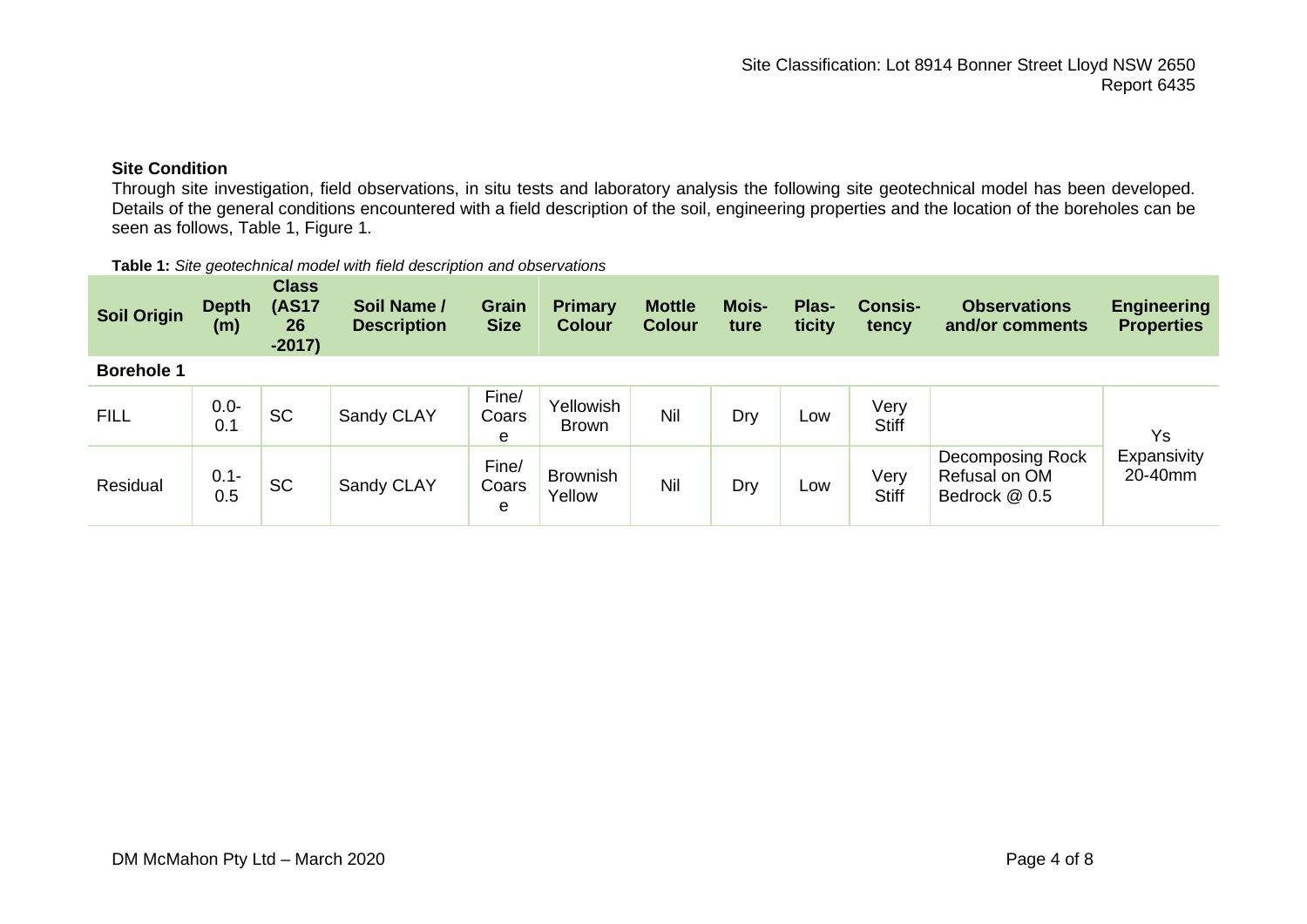Site Classification: Lot 8914 Bonner Street Lloyd NSW 2663 Report 6435



**Figure 1:** *Annotated site plan overlain on aerial photograph depicting borehole locations*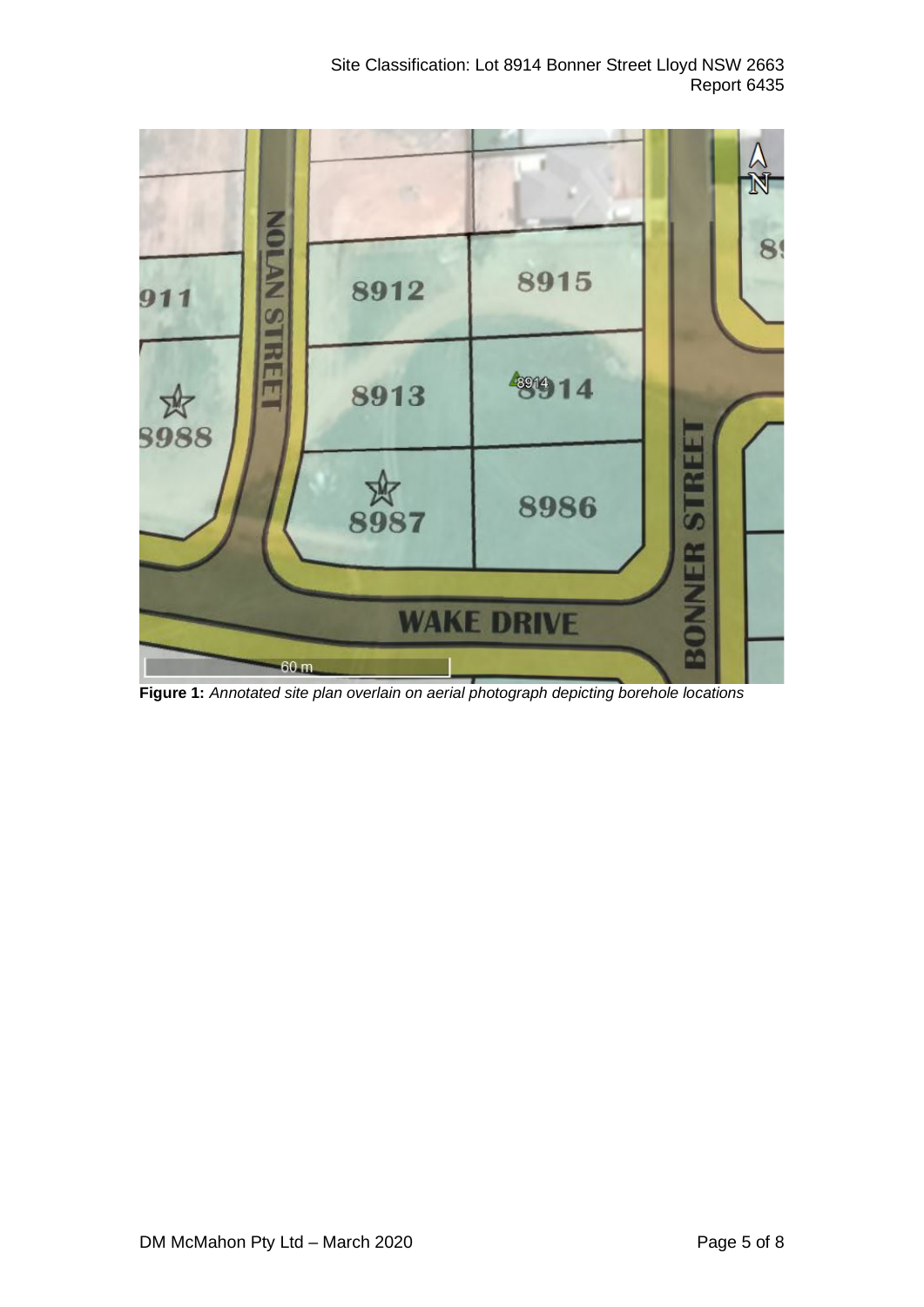#### **Site Classification**

Based on the field assessment and laboratory data and assumptions therein the site is classified as **A – Most sand and rock sites with little or no ground movement from moisture changes** by reference to AS2870:2011.

#### **Assumptions**

Site investigation and classification was carried out by reference to AS2870:2011. The proposed building is a single storey residential development.

This classification is based on the footings being founded into the underlying ordovician metasedimentary bedrock. If the footings are not into the specified material the site classification will need to be reassessed.

Footings may be founded partly on fill and partly on natural material depending on founding depths. As such, footing design may require careful consideration by the structural engineer to minimise potential differential settlement.

An allowable bearing pressure of up to 50kPa and 100kPa for raft slab beams and strip footings respectively may be adopted.

If more than 0.4m of uncontrolled fill is present or placed, or if depth of excavation within the building area extends more than 0.5m below the existing surface, the above classification will need to be reassessed.

Any earthworks on site will be carried out by reference to AS3798: 2007.

If any unconsolidated or saturated soils are encountered during excavation, or conditions that are not alike the above description, the site supervisor should be informed, the work stopped and this office be contacted immediately for further evaluation.

Where trees and large shrubs are removed from the site all roots are to be removed and voids replaced with compacted fill by reference to AS3798:2007.

The soils investigated are all natural ground and no free groundwater was encountered at the time of the investigation.

Site drainage and vegetation limitations are adhered to as per the CSIRO Foundation Management and Footing Performance: A Homeowner's guide, BTF-2011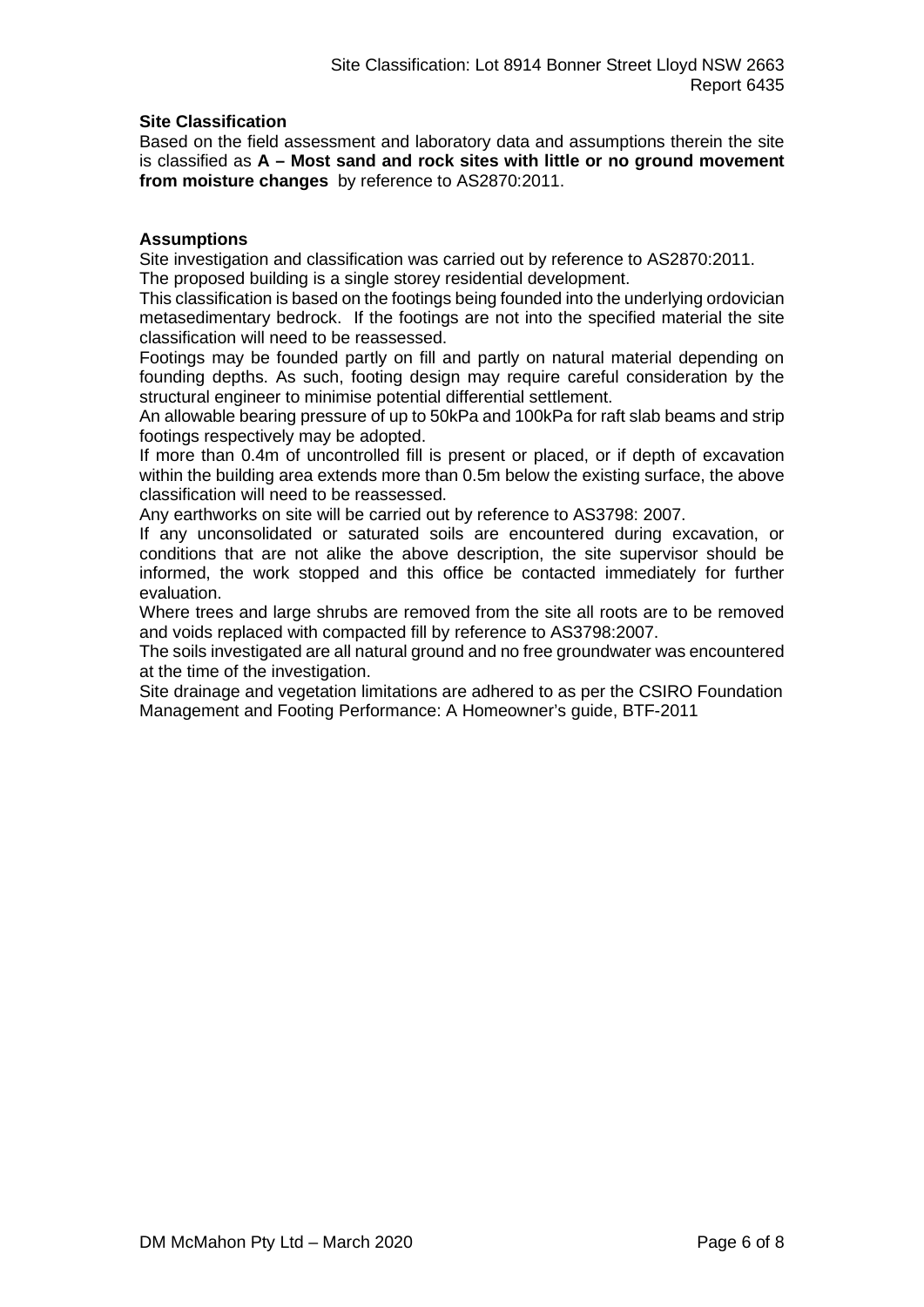## Site Classification: Lot 8914 Bonner Street Lloyd NSW 2663 Report 6435

| <b>Log Column</b>  |                      | <b>Symbol</b>                      | <b>Definition</b>                                                                                                                                                                                                                                                                                                                                                                                                          |  |  |  |
|--------------------|----------------------|------------------------------------|----------------------------------------------------------------------------------------------------------------------------------------------------------------------------------------------------------------------------------------------------------------------------------------------------------------------------------------------------------------------------------------------------------------------------|--|--|--|
| <b>Soil Origin</b> |                      | <b>TOPSOIL</b>                     | Mantle of surface and/or near-surface soil often but not always defined by high levels of organic<br>material, both dead and living. Remnant topsoils are topsoils that subsequently been buried by<br>other transported soils. Roots of trees may extend significantly into otherwise unaltered soil and<br>the presence of roots is not a sufficient reason for describing a material as topsoil.                        |  |  |  |
|                    |                      | <b>FILL</b>                        | Any material which has been placed by anthropogenic processes                                                                                                                                                                                                                                                                                                                                                              |  |  |  |
|                    |                      | Alluvial                           | Deposited by streams and rivers                                                                                                                                                                                                                                                                                                                                                                                            |  |  |  |
|                    |                      | Colluvial                          | Soil and rock debris transported down slope by gravity, with or without the assistance of flowing<br>water and generally deposited in gullies or at the base of slopes. Colluvium is often used to<br>refer to thicker deposits such as those formed from landslides, whereas the term 'slopewash'<br>may be used for thinner and more widespread deposits that accumulate gradually over longer<br>geological timeframes. |  |  |  |
|                    |                      | Extremely<br>weathered<br>material | Formed directly from in situ weathering of geological formations. Although this material is of soil<br>strength, it retains the structure and/or fabric of the parent rock material.                                                                                                                                                                                                                                       |  |  |  |
|                    |                      | Residual                           | Formed directly from in situ weathering of geological formations. These soils no longer retain<br>any visible structure or fabric of the parent soil or rock material                                                                                                                                                                                                                                                      |  |  |  |
| Class              |                      | GW                                 | Gravel and gravel-sand mixtures, little to no fines                                                                                                                                                                                                                                                                                                                                                                        |  |  |  |
| (AS1726-<br>2017)  |                      | GP                                 | Gravel and gravel-sand mixtures, little to no fines, uniform gravels                                                                                                                                                                                                                                                                                                                                                       |  |  |  |
|                    |                      | GМ                                 | Gravel-silt mixtures and gravel-sand-silt mixtures                                                                                                                                                                                                                                                                                                                                                                         |  |  |  |
|                    |                      | GC                                 | Gravel-clay mixtures and gravel-sand-clay mixtures                                                                                                                                                                                                                                                                                                                                                                         |  |  |  |
|                    |                      | SW                                 |                                                                                                                                                                                                                                                                                                                                                                                                                            |  |  |  |
|                    |                      |                                    | Sand and gravel-sand mixtures, little to no fines                                                                                                                                                                                                                                                                                                                                                                          |  |  |  |
|                    | Coarse grained soils | <b>SP</b>                          | Sand and gravel-sand mixtures, little to no fines                                                                                                                                                                                                                                                                                                                                                                          |  |  |  |
|                    |                      | <b>SM</b>                          | Sand-silt mixtures                                                                                                                                                                                                                                                                                                                                                                                                         |  |  |  |
|                    |                      | SC                                 | Sand-clay mixtures                                                                                                                                                                                                                                                                                                                                                                                                         |  |  |  |
|                    |                      | ML                                 | Inorganic silt and very fine sand, rock flour, silty or clayey fine sand or silt with low plasticity                                                                                                                                                                                                                                                                                                                       |  |  |  |
|                    | soils                | CL, CI                             | Inorganic clays of low to medium plasticity, gravelly clay, sandy clay                                                                                                                                                                                                                                                                                                                                                     |  |  |  |
|                    |                      | OL                                 | Organic silt                                                                                                                                                                                                                                                                                                                                                                                                               |  |  |  |
|                    | Fine grained         | MН<br>CН                           | Inorganic silt<br>Inorganic clays of high plasticity                                                                                                                                                                                                                                                                                                                                                                       |  |  |  |
|                    |                      | OН                                 | Organic clay of medium to high plasticity, organic silt                                                                                                                                                                                                                                                                                                                                                                    |  |  |  |
|                    |                      | Pt                                 | Peat, highly organic soil                                                                                                                                                                                                                                                                                                                                                                                                  |  |  |  |
| Soil Name/         |                      | SAND                               | Coarse grained soil                                                                                                                                                                                                                                                                                                                                                                                                        |  |  |  |
| <b>Description</b> |                      | SILT                               | Fine grained soil - low dry strength, low wet toughness and dilatancy                                                                                                                                                                                                                                                                                                                                                      |  |  |  |
|                    |                      | <b>CLAY</b>                        | Fine grained soil – high dry strength, high wet toughness and plasticity                                                                                                                                                                                                                                                                                                                                                   |  |  |  |
| <b>Grain Size</b>  |                      | Coarse                             | >2mm                                                                                                                                                                                                                                                                                                                                                                                                                       |  |  |  |
|                    |                      | Medium                             | $0.06 - 2mm$                                                                                                                                                                                                                                                                                                                                                                                                               |  |  |  |
|                    |                      | Fine                               | $<$ 0.06 $mm$                                                                                                                                                                                                                                                                                                                                                                                                              |  |  |  |
| <b>Moisture</b>    |                      | D                                  | Dry                                                                                                                                                                                                                                                                                                                                                                                                                        |  |  |  |
|                    |                      | Т                                  | <b>Moderately Moist</b>                                                                                                                                                                                                                                                                                                                                                                                                    |  |  |  |
|                    |                      | М<br>W                             | Moist<br>Wet                                                                                                                                                                                                                                                                                                                                                                                                               |  |  |  |
| <b>Plasticity</b>  |                      | Non-plastic                        | Not applicable                                                                                                                                                                                                                                                                                                                                                                                                             |  |  |  |
|                    |                      | Low                                | Only slight pressure is required to roll the thread of soil near the plastic limit. The thread and<br>lump are weak and soft. The dry specimen crumbles into powder with some finger pressure.                                                                                                                                                                                                                             |  |  |  |
|                    |                      | Medium                             | Medium pressure is required to roll the thread of soil to near the plastic limit. The thread and<br>lump have medium stiffness. The dry specimen breaks into pieces or crumbles with<br>considerable finger pressure.                                                                                                                                                                                                      |  |  |  |
|                    |                      | High                               | Considerable pressure is required to roll the thread to near the plastic limit. The thread and the<br>lump have very high stiffness. The dry specimen cannot be broken with finger pressure.<br>Specimen will break into pieces between thumb and a hard surface.                                                                                                                                                          |  |  |  |
| <b>Consistency</b> |                      | Very Soft (VS)                     | Exudes between fingers when squeezed in hand                                                                                                                                                                                                                                                                                                                                                                               |  |  |  |
|                    |                      | Soft (S)                           | Can be moulded by light finger pressure                                                                                                                                                                                                                                                                                                                                                                                    |  |  |  |
|                    |                      | Firm (F)                           | Can be moulded by strong finger pressure                                                                                                                                                                                                                                                                                                                                                                                   |  |  |  |
|                    |                      | Stiff (St)                         | Cannot be moulded by fingers                                                                                                                                                                                                                                                                                                                                                                                               |  |  |  |
|                    |                      | Very Stiff (VSt)                   | Can be indented by thumb nail                                                                                                                                                                                                                                                                                                                                                                                              |  |  |  |
|                    |                      | Hard (H)                           | Can be indented by thumb nail with difficulty                                                                                                                                                                                                                                                                                                                                                                              |  |  |  |
|                    |                      | Friable (Fr)                       | Can be easily crumbled or broken into small pieces by hand                                                                                                                                                                                                                                                                                                                                                                 |  |  |  |

## **Notes Relating to Results**